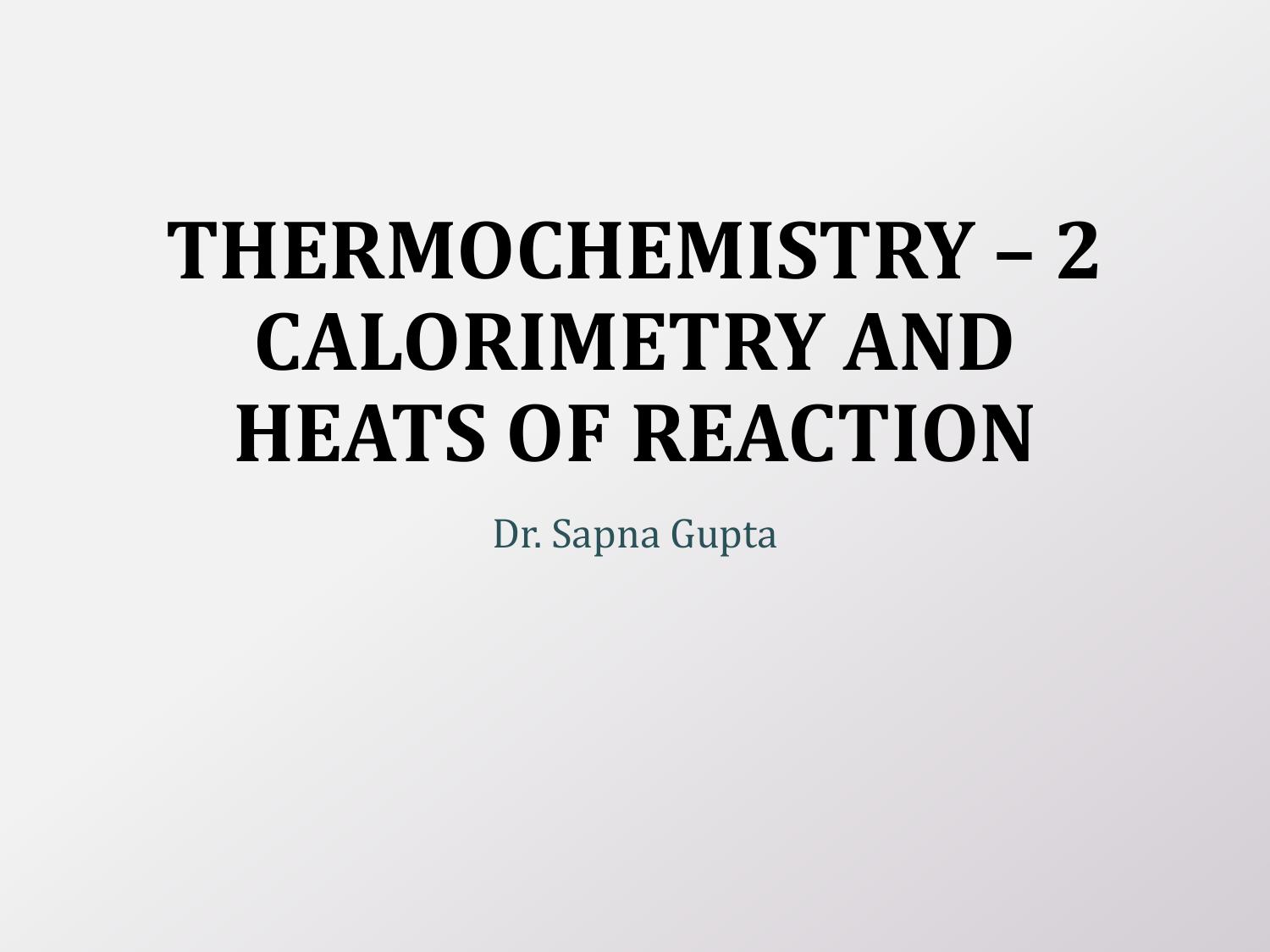# **HEAT CAPACITY**

• **Heat capacity** is the amount of heat needed to raise the temperature of the sample of substance by one degree Celsius or Kelvin.

 $q = C\Delta t$ 

- **Molar heat capacity**: heat capacity of one mole of substance.
- **Specific Heat Capacity**: Quantity of heat needed to raise the temperature of **one gram** of substance by one degree Celsius (or one Kelvin) at constant pressure.

 $q = m \cdot s \cdot \Delta t$  (final-initial)

• Measured using a calorimeter –

it absorbed heat evolved or absorbed.

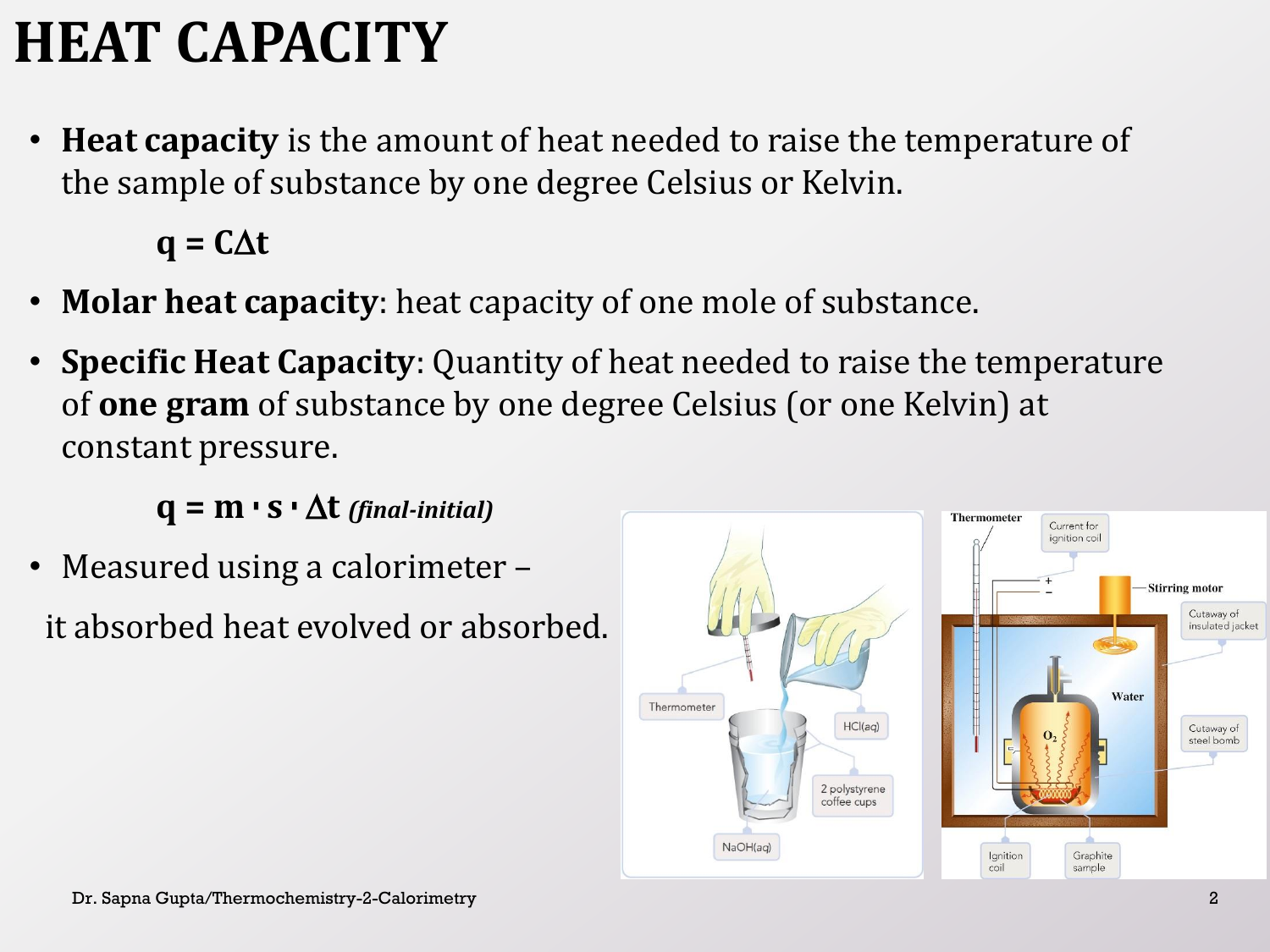# **EXAMPLES OF SP. HEAT CAPACITY**

#### The higher the number the higher the energy required to raise the temp.

| <b>TABLE 5.2</b>                | <b>Specific Heat Values of Some Common Substances</b> |
|---------------------------------|-------------------------------------------------------|
| <b>Substance</b>                | Specific Heat $(J/g \cdot {}^{\circ}C)$               |
| $\text{Al}(s)$                  | 0.900                                                 |
| Au(s)                           | 0.129                                                 |
| $C$ (graphite)                  | 0.720                                                 |
| $C$ (diamond)                   | 0.502                                                 |
| Cu(s)                           | 0.385                                                 |
| Fe(s)                           | 0.444                                                 |
| Hg(l)                           | 0.139                                                 |
| H <sub>2</sub> O(l)             | 4.184                                                 |
| $C_2H_5OH(l)$ (ethanol)<br>2.46 |                                                       |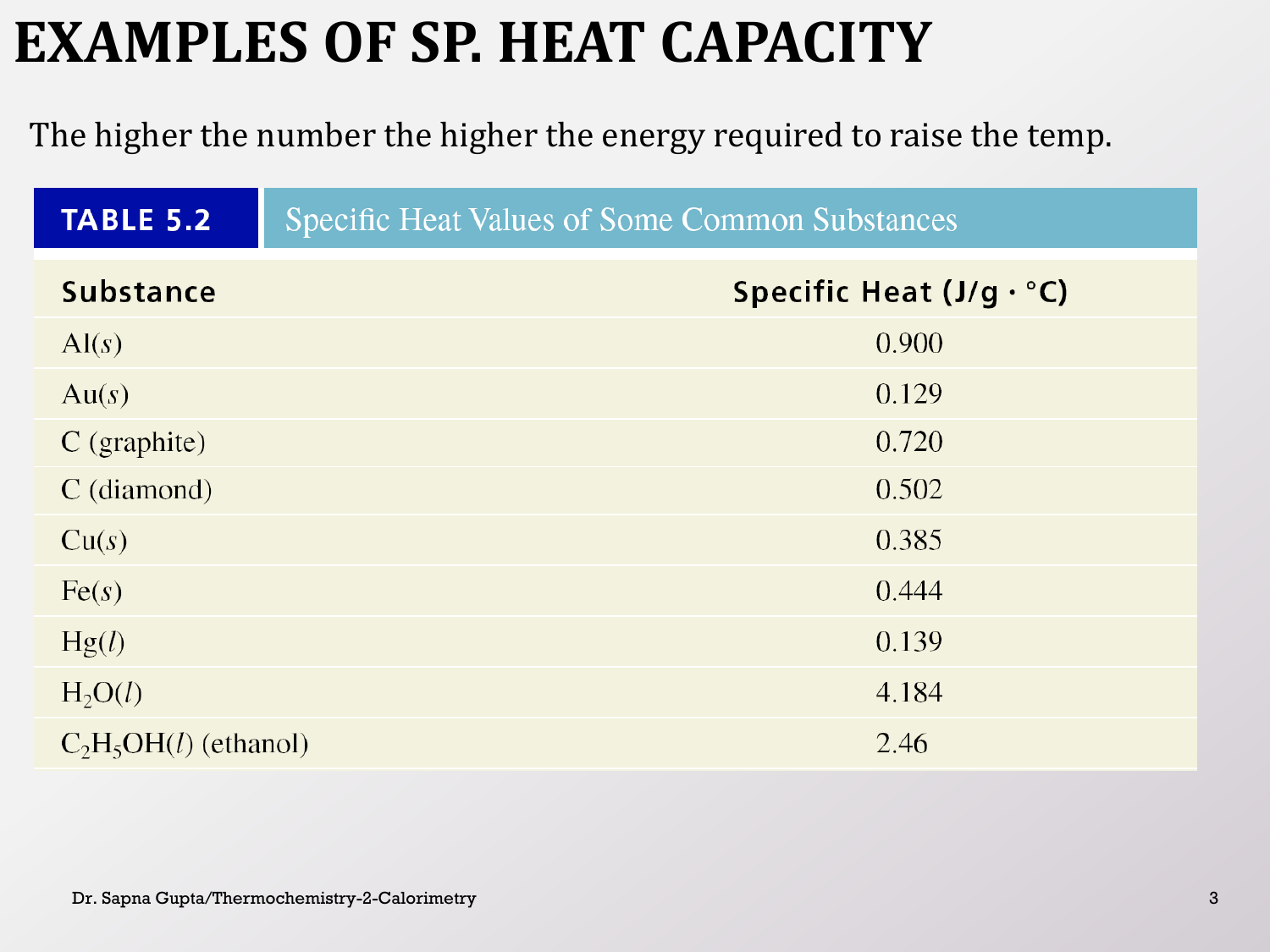#### **Example:**

A piece of zinc weighing 35.8 g was heated from 20.00°C to 28.00°C. How much heat was required? The specific heat of zinc is 0.388 J/(g°C).

#### **Solution**

 $m = 35.8 g$  $s = 0.388$  J/( $g^{\circ}C$ )

 $\Delta t = 28.00^{\circ}C - 20.00^{\circ}C = 8.00^{\circ}C$ 

 $q = m \cdot s \cdot \Delta t$ 

$$
q = 35.8
$$
 g  $\bullet \left( \frac{0.388 \text{ J}}{g^{\circ}C} \right) (8.00^{\circ}C) = 111$  J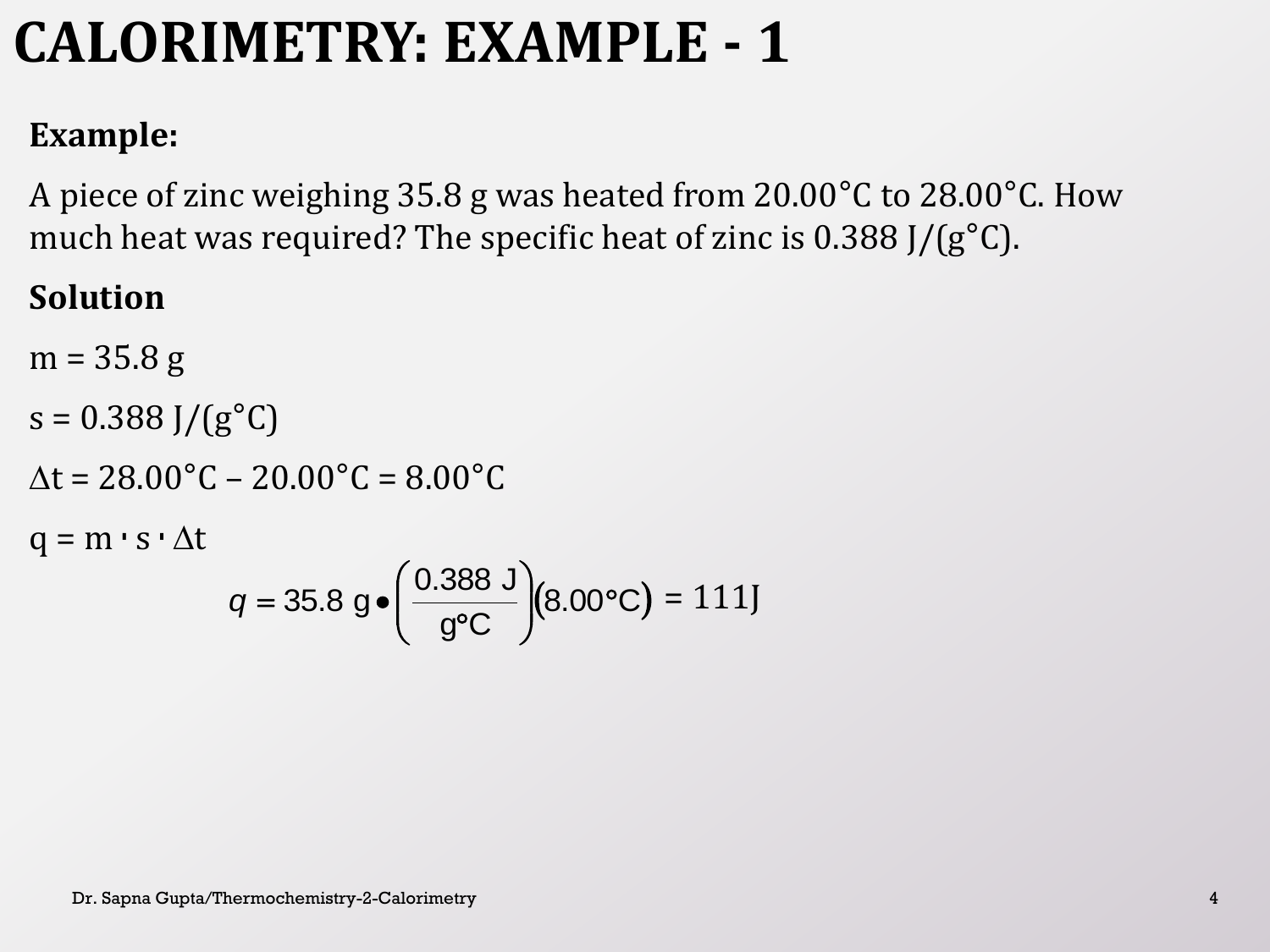#### **Example**:

Nitromethane,  $\text{CH}_3\text{NO}_2$ , an organic solvent burns in oxygen according to the following reaction:

$$
CH_3NO_2(g) + \frac{3}{4}O_2(g) \rightarrow CO_2(g) + \frac{3}{2}H_2O(l) + \frac{1}{2}N_2(g)
$$

You place 1.724 g of nitromethane in a calorimeter with oxygen and ignite it. The temperature of the calorimeter increases from 22.23°C to 28.81°C. The heat capacity of the calorimeter was determined to be 3.044 kJ/°C. Write the thermochemical equation for the reaction.

#### **Solution**:

Heat evolved Convert the heat evolved to per mol.  $q_{xx} = \frac{-20.03 \text{ kJ}}{1.724 \text{ g} \text{CH}_3\text{NO}_2} \cdot \frac{61.04 \text{ g} \text{CH}_3\text{NO}_2}{1 \text{ mol } \text{CH}_3\text{NO}_2} = -709 \text{ KJ}$ Now the equation: (28.81 °C – 22.23 °C) = – 20.03 kJ C 3.044 kJ Δ rxn  $_{\text{rxn}}$   $\mathbf{v}_{\text{cal}}$  $(28.81 °C - 22.23 °C) = -$ )  $\backslash$  $\mathsf{I}$  $\setminus$  $\big($  $\circ$  $=$   $=$   $$ *q*  $q_{\rm rxn} = -C_{\rm cal} \Delta t$  $20.03 \text{ kJ}$   $=$   $\frac{-20.03 \text{ kJ}}{4.784 \cdot 0.01110}$   $\bullet$   $\frac{61.04 \text{ g} \text{CH}_3\text{NO}}{4.784 \cdot 0.01110}$  $\frac{-20.03 \text{ kJ}}{1.724 \text{ g } \text{CH}_3\text{NO}_2}$   $\bullet$   $\frac{61.04 \text{ g } \text{CH}_3\text{NO}}{1 \text{ mol } \text{CH}_3\text{NO}}$ *q*  $\overline{\phantom{0}}$  $=\frac{-20.03 \text{ kJ}}{1.724 \text{ g} \text{C H} \cdot \text{N} \cdot \text{C}} \cdot \frac{61.04}{1 \text{ mg}}$ 

 $CH_3NO_2(I) + \frac{3}{4}O_2(g) \rightarrow CO_2(g) + \frac{3}{2}H_2O(I) + \frac{1}{2}N_2(g)$ ;  $\Delta H = -709$  kJ Dr. Sapna Gupta/Thermochemistry-2-Calorimetry 5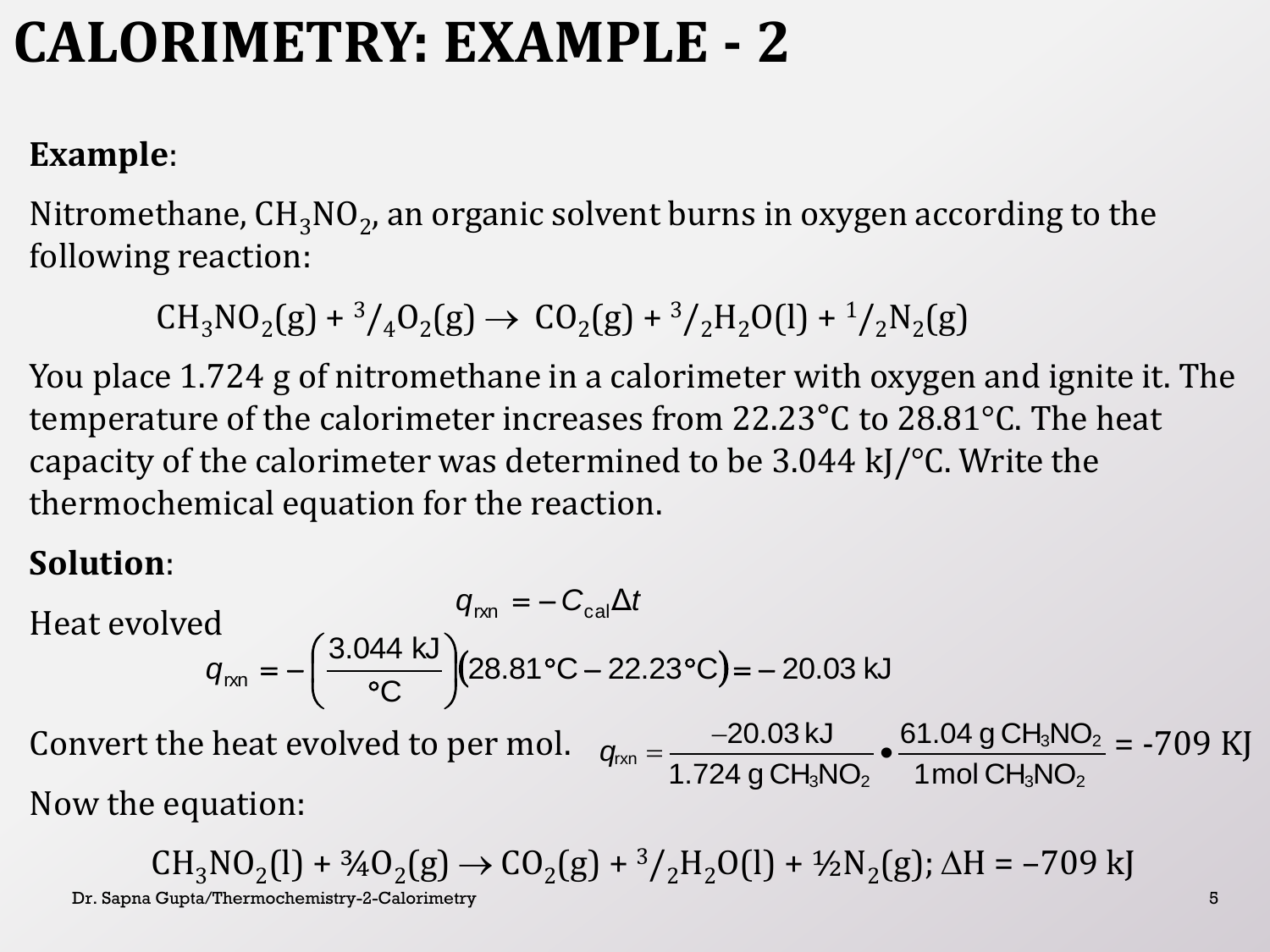#### **Example:**

A metal pellet, 85.00 grams at an original temperature of 92.5 $\degree$ C is dropped into a calorimeter with 150.00 grams of water at an original temperature of 23.1 $\degree$ C. The final temperature of the water and the pellet is 26.8 $\degree$ C. Calculate the heat capacity and the specific heat for the metal.

#### **Solution:**

Energy = 
$$
q_{\text{water}} = ms\Delta T = (150.00 \text{ g}) (4.184 \text{ J/g}^{\circ}\text{C}) (3.7^{\circ}\text{C})
$$

= 2300 J (water gained energy) = -2300 J (pellet released energy)

Heat capacity of pellet:  $q = C\Delta T$ 

$$
C = q/\Delta T = -2300
$$
 J/ $-65.7$ °C = 35 J/°C

Specific heat of pellet:

$$
s = \frac{35 \text{ J}/^0\text{C}}{85.00 \text{ g}} = 0.41 \text{ J/g}^0\text{C}
$$

Dr. Sapna Gupta/Thermochemistry-2-Calorimetry

Note: we could have calculated the sp. heat of the pellet in one calculation using  $q = m \cdot s \cdot \Delta t$ , But since the question was also about Heat Capacity, we calculated that first and then just divide that by mass to get the sp. heat of the metal.  $\qquad 6$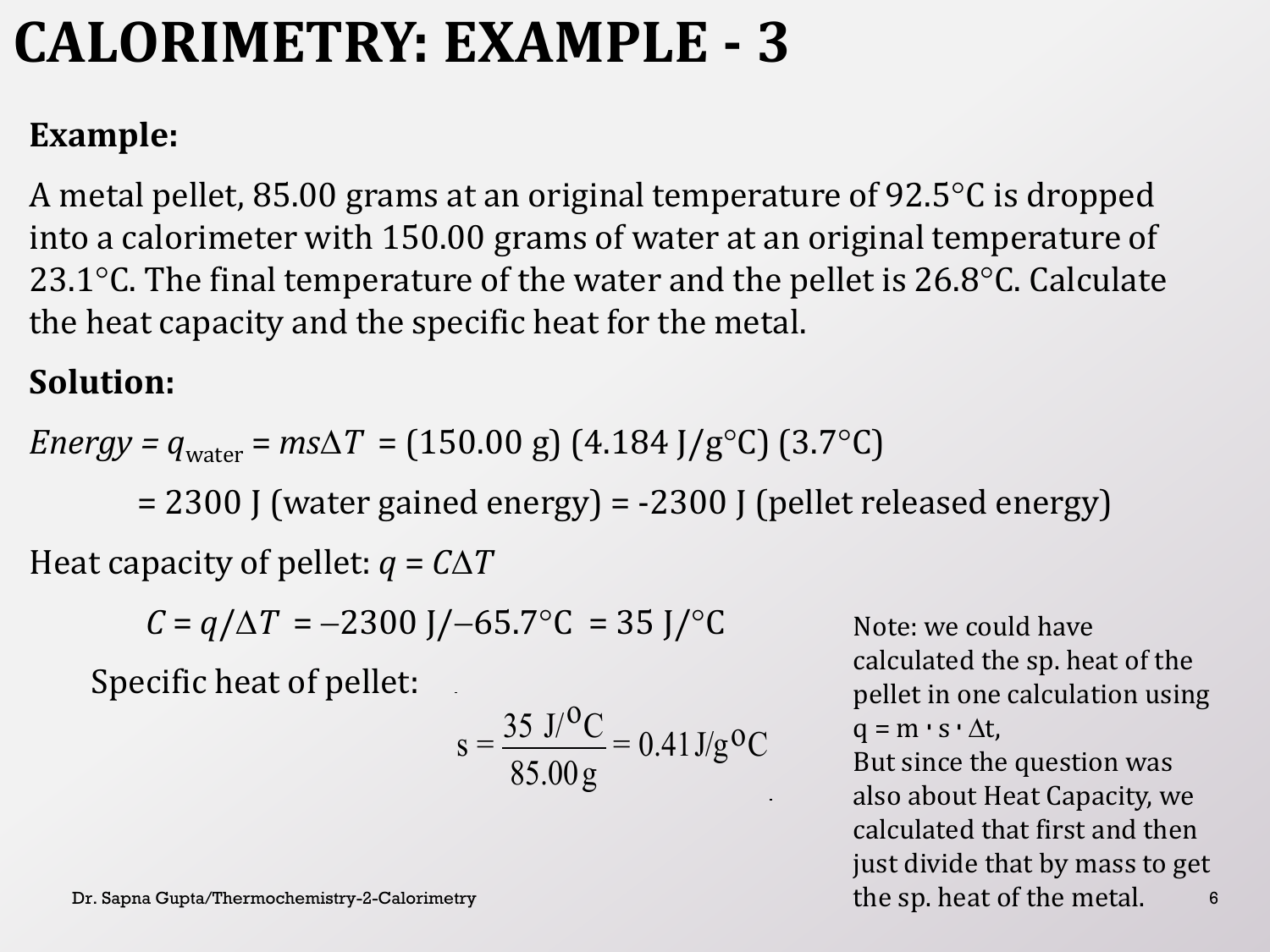#### **Example**:

A snack chip with a mass of 2.36 g was burned in a bomb calorimeter. The heat capacity of the calorimeter 38.57 kJ/ $\degree$ C. During the combustion the water temp rose by 2.70 $\degree$ C. Calculate the energy in kJ/g for the chip.

#### **Solution**:

$$
q_{\text{rxn}} = - C_{\text{cal}} \Delta T = -(38.57 \text{ kJ}/^{\circ}\text{C}) (2.70^{\circ}\text{C})
$$

$$
= -104 \text{ kJ}
$$

Energy content is a positive quantity.

 $= 104 \text{ kJ} / 2.36 \text{ g}$  $= 44.1 \text{ kJ/g}$ 

Convert J to Cal.

Food Calories: 10.5 Cal/g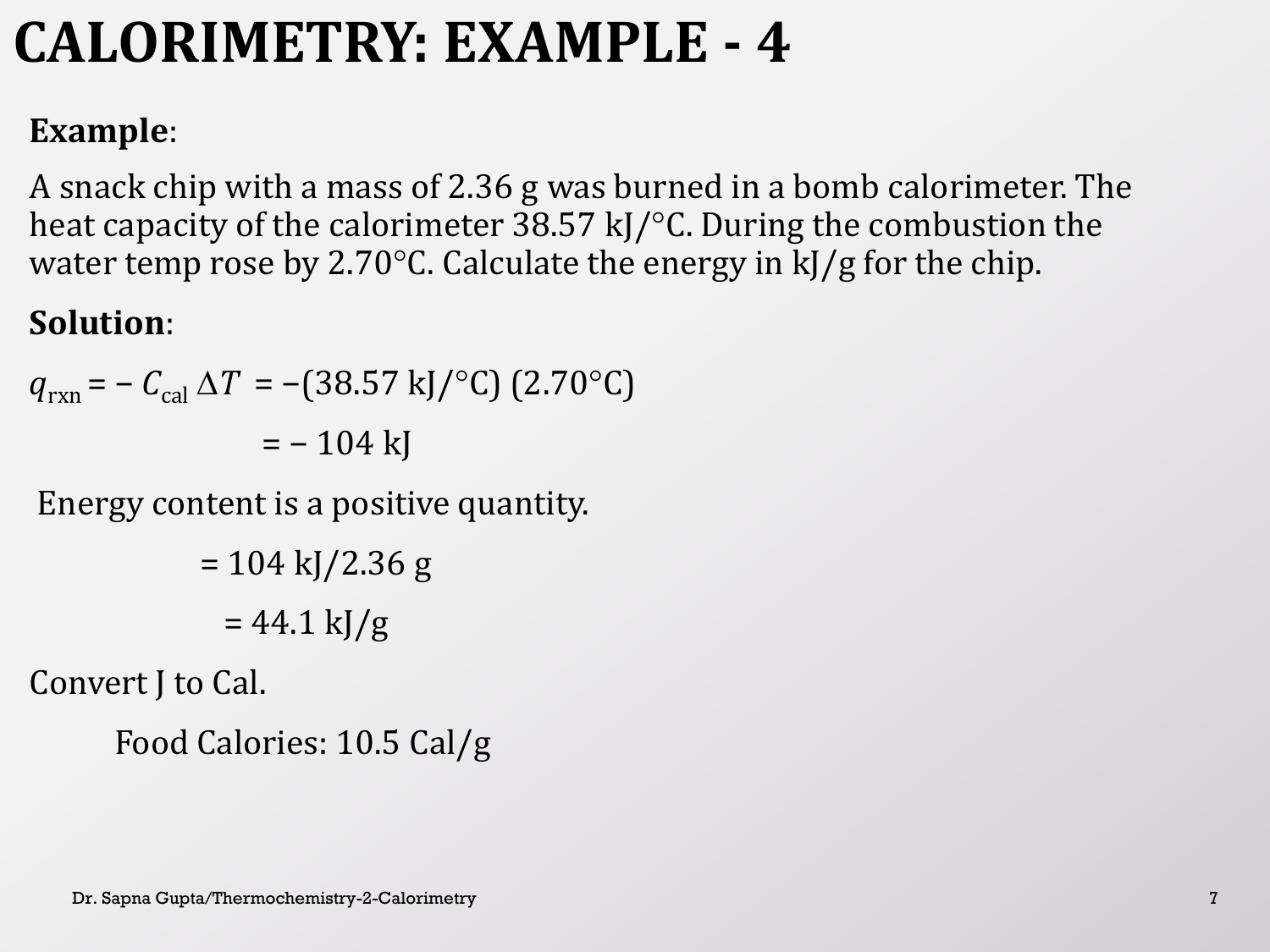# **HESS'S LAW**

- The change in enthalpy when reactants are converted to products is the same whether the reaction occurs in one step or a series of steps.
- Usually used when heat of reaction cannot be determined directly.
- Manipulation of equations is the same as before.
- Add all the  $\Delta H$  values after equations are manipulated.
- Suppose you want the  $\Delta H$  for the reaction:

 $2C(graphite) + O<sub>2</sub>(g) \rightarrow 2CO(g)$ 

However two other reactions are known:

 $C(\text{graphite}) + O_2(g) \rightarrow CO_2$  $\Delta H = -393.5 \text{ kJ}$  $2CO_2(g) \to 2CO(g) + O_2$  $(g)$ ;  $\Delta H = -566.0 \text{ kJ}$  leave as is **x2**

In order for these to add to give the reaction we want, we must multiply the first reaction by 2 (Note that we also multiply  $\Delta H$  by 2.)

Then add the two heat of reactions along with the  $\Delta H$ . (-787+(-566.0))=1353 kJ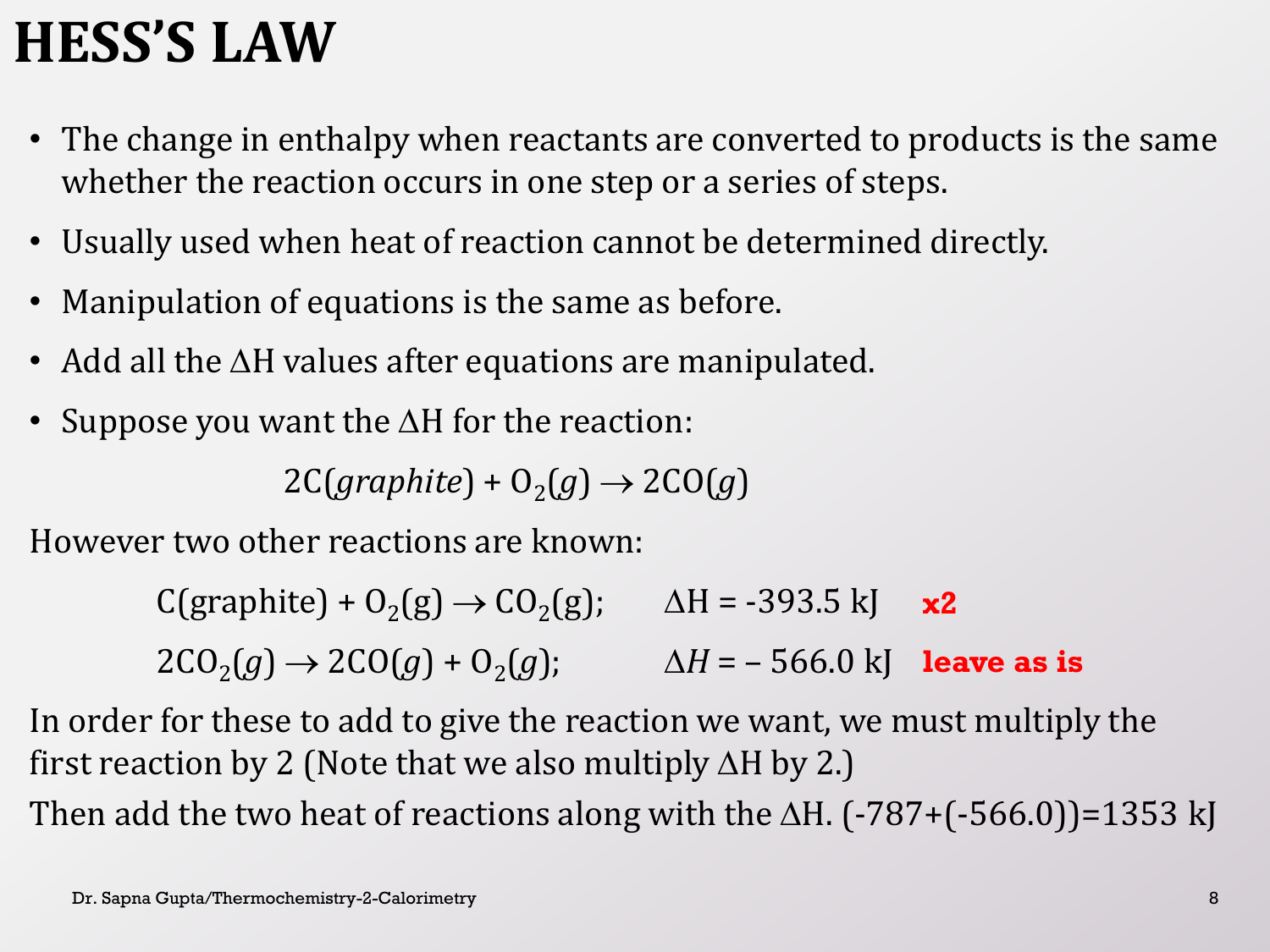# **HESS'S LAW: EXAMPLE**

#### **Example:**

Given the following equations:  $H_3BO_3(aq) \rightarrow HBO_2$  $H_2B_4O_7(aq) + H_2O(l) \rightarrow 4 HBO_2$  $H_2B_4O_7(aq) \rightarrow 2 B_2O_3$ Find the  $\Delta H$  for this overall reaction.  $2H_3BO_3(aq) \rightarrow B_2O_3(s) + 3H_2O(l)$ 

#### **Solution:**

 $2H_3BO_{3(aq)} → 2HBO_{2(aq)} + 2H_2O_{(l)}$  $2H\cancel{B}O_{2(aq)} \rightarrow 1/2H_{2}B_{4}O_{7(aq)} + 1/2H_{2}O_{(l)}$  $1/2H_2B_4O_{7(aq)} \rightarrow B_2O_{3(s)} + 1/2H_2O_{(l)}$ 

 $2H_3BO_3(aq) \rightarrow B_2O_3$ 

 $(aq) + H_2O(l)$   $\Delta H_{rxn} = -0.02 \text{ kJ}$  **x 2**  $(Aq)$   $\Delta H_{rxn} = -11.3 \text{ kJ}$  **reverse,**  $\div$ **2**  $(A) + H_2O(I)$   $\Delta H_{rxn} = 17.5 \text{ kJ}$   $\div 2$ 

$$
\Delta H_{\text{rxn}} = 2(-0.02 \text{ kJ}) = -0.04 \text{ kJ}
$$

$$
\Delta H_{\text{rxn}} = +11.3 \text{ kJ}/2 = 5.65 \text{ kJ}
$$

$$
\Delta H_{\text{rxn}} = 17.5 \text{ kJ}/2 = 8.75 \text{ kJ}
$$

 $\Delta H_{\rm rxn}$  = 14.36 kJ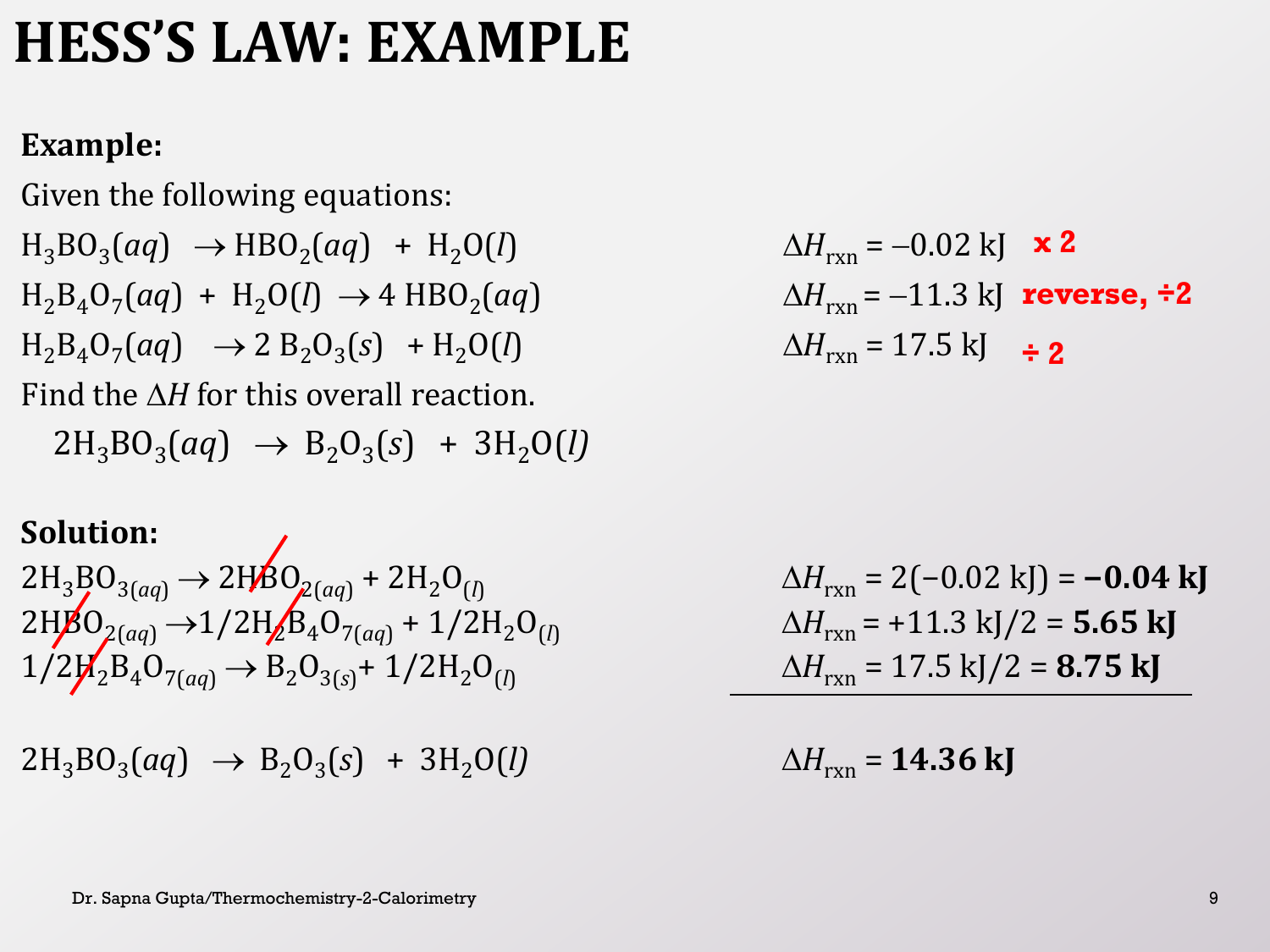# **STANDARD ENTHALPY OF FORMATION**

- Standard state refers to the standard thermodynamic conditions for the substances when listing or comparing thermodynamic data: the atm pressure and temperature  $(25 \degree C)$ .
- Standard conditions are indicated with a degree sign "o": eg  $\Delta H$  and  $\Delta H^{\circ}$  the second one is the standard enthalpy at 1 atm and 25  $\,^{\circ}$ C.
- Elements can exist in more than one physical state e.g. carbon as graphite or diamond (allotropes).
- The standard enthalpy of formation,  $\Delta H_f^o$ , is the enthalpy change for formation of one mole of substance from its elements in their reference forms and in their standard states. The  $\Delta H_{\rm f}^{\rm o}$  for an element in its reference state is zero.
- Example:  $H_2(g) + \frac{1}{2}O_2(g) \rightarrow H_2O(l)$   $\Delta H_f^{\circ} = -285.8 \text{ kJ}$
- The equation below can be used to calculate the enthalpy. (n = number of moles)  $\Delta H_{\text{reaction}}^{\circ} = \sum n \Delta H_{\text{f}}^{\circ} - \sum$  $\Delta H_{\rm reaction}^{\circ} = \sum n \Delta H_{\rm f}^{\circ} - \sum n \Delta H_{\rm f}^{\circ}$

reactants

Dr. Sapna Gupta/Thermochemistry-2-Calorimetry DIOducts reactants the control of the control of the control of t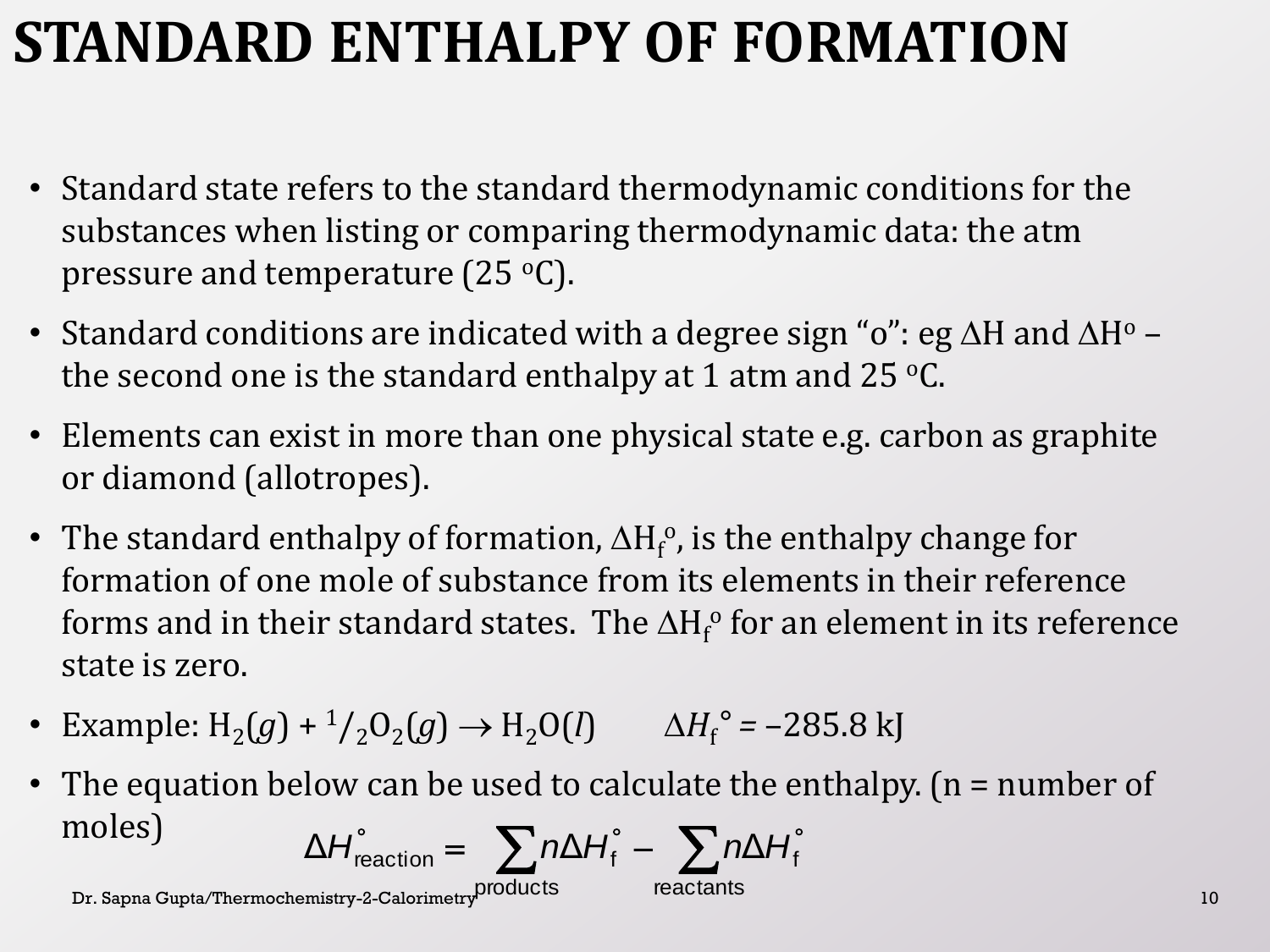### **STANDARD ENTHALPY: EXAMPLE**

Calculate the  $\Delta H^{\circ}$  for the following reaction:

 $CH_3OH(l) \rightarrow CH_3OH(g)$ 

Solution:

Find the  $\Delta H_{\rm f}^{\rm \circ}$  values for all the compounds and subtract product from reactant.

For liquid methanol : 
$$
\Delta H_f^{\circ} = -238.7 \frac{kJ}{mol}
$$
  
For gaseous methanol :  $\Delta H_f^{\circ} = -200.7 \frac{kJ}{mol}$   

$$
\Delta H_{vap} = \left[ 1 \text{mol} \left( -200.7 \frac{kJ}{mol} \right) \right] - \left[ 1 \text{mol} \left( -238.7 \frac{kJ}{mol} \right) \right] = + 38.0 \text{ KJ}
$$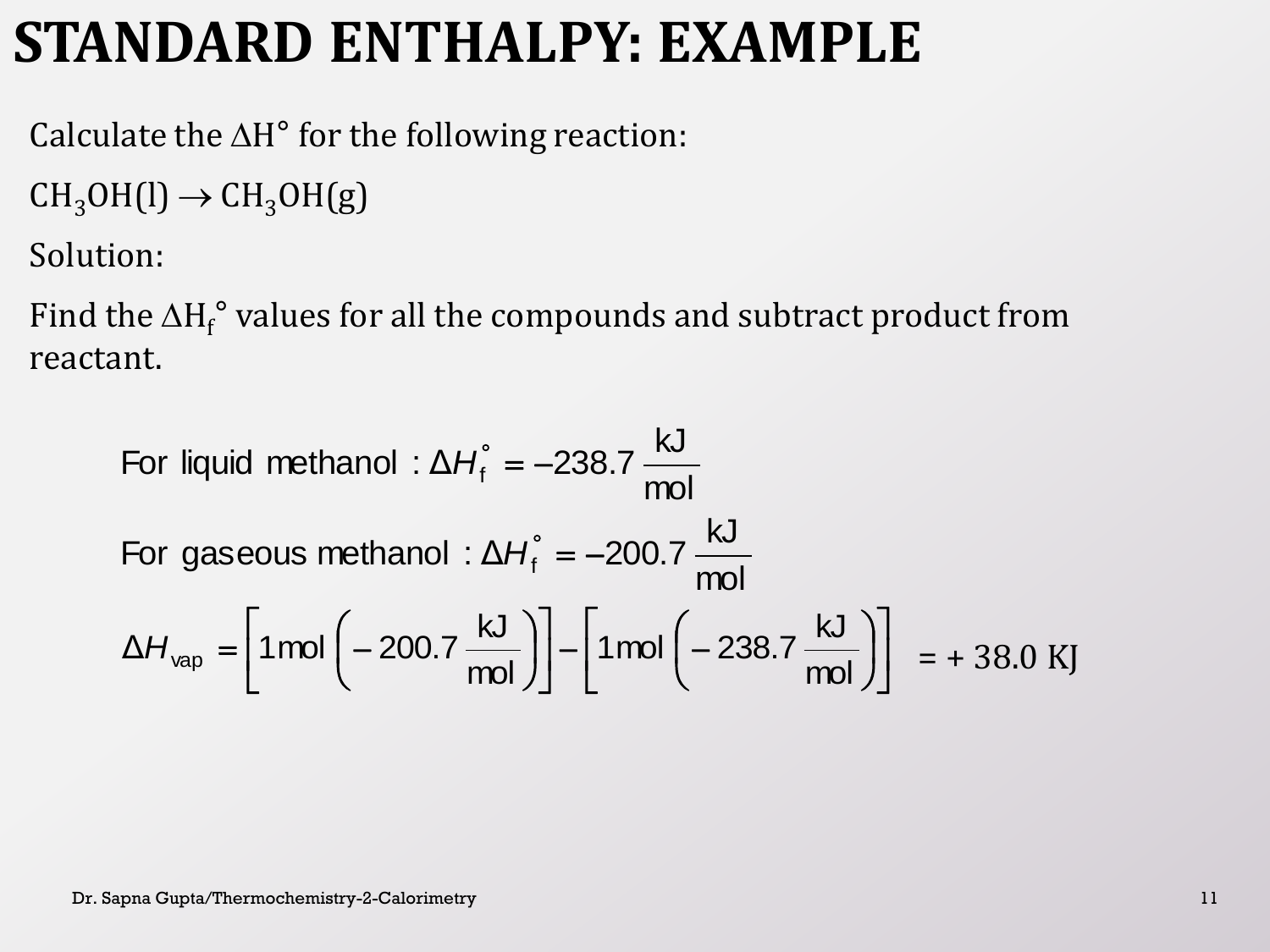## **STANDARD ENTHALPY: EXAMPLE**

Methyl alcohol,  $CH<sub>3</sub>OH$ , is toxic because liver enzymes oxidize it to formaldehyde, HCHO, which can coagulate protein. Calculate  $\Delta H^{\circ}$  for the following reaction:  $2CH_3OH(aq) + O_2(g) \rightarrow 2HCHO(aq) + 2H_2O(l)$ 

Standard enthalpies of formation,  $\Delta H_{\rm f}^{\circ}$ :

 $CH<sub>3</sub>OH(aq):$  -245.9 kJ/mol

HCH<sub>(</sub>

 $H<sub>2</sub>O($ 

$$
O(aq): \t-150.2 \text{ kJ/mol} \Delta H_{\text{reaction}}^{\circ} = \sum_{\text{products}} n\Delta H_{\text{reactions}}^{\circ} - \sum_{\text{reactants}} n\Delta H_{\text{f}}^{\circ}
$$

$$
-285.8 \text{ kJ/mol}
$$
  
\n
$$
\Delta H_{\text{reaction}}^{\circ} = \left[ 2 \text{ mol} \left( -150.2 \frac{\text{ kJ}}{\text{mol}} \right) + 2 \text{ mol} \left( -285.8 \frac{\text{ kJ}}{\text{mol}} \right) \right]
$$
  
\n
$$
- \left[ 2 \text{ mol} \left( -245.9 \frac{\text{ kJ}}{\text{mol}} \right) + 1 \text{ mol} \left( 0 \frac{\text{ kJ}}{\text{mol}} \right) \right]
$$

$$
\Delta H_{\text{reaction}}^{\circ} = [(-300.4 \text{ kJ}) + (-571.6 \text{ kJ})] - [-491.8 \text{ kJ}]
$$
  
\n
$$
\Delta H_{\text{reaction}}^{\circ} = (-872.0 \text{ kJ}) - [-491.8 \text{ kJ}] \qquad \Delta H_{\text{reaction}}^{\circ} = -380.2 \text{ kJ}
$$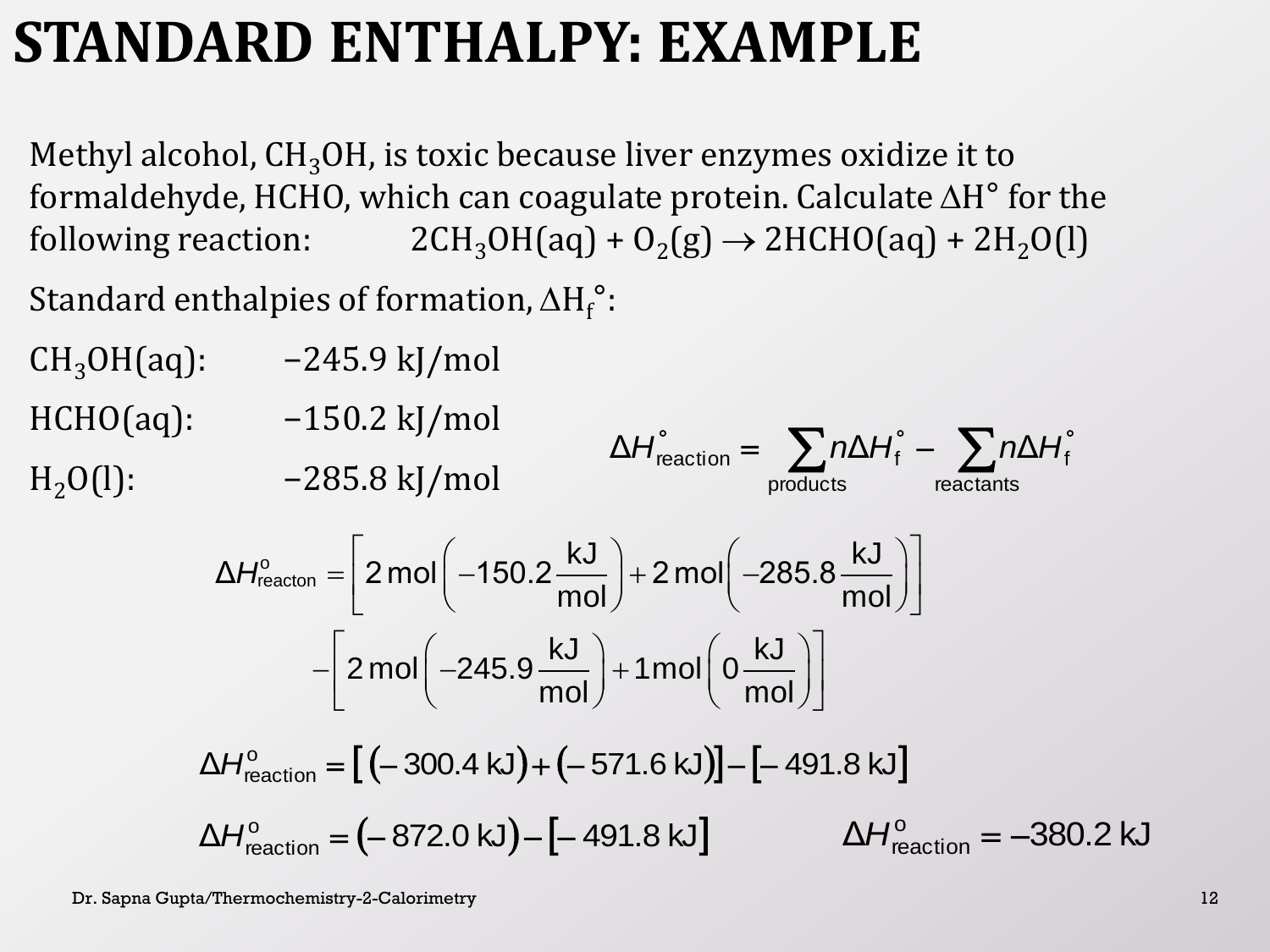# **APPLICATIONS: FOOD**

Foods are fuel needed for the body. They undergo a combustion process in the body.

For glucose, a carbohydrate:

 $C_6H_{12}O_6(s) + 6O_2(g) \rightarrow 6CO_2(g) + 6H_2O(l);$   $\Delta H_f$  $e^{\circ}$  =  $-2803$  kJ

For glycerol trimyristate, a fat:

 $C_{45}H_{86}O_{6}(s) + {}^{127}/_{2}O_{2}(g) \rightarrow 45CO_{2}(g) + 43H_{2}O(l); \Delta H_{f}^{\circ} = -27,820 \text{ kJ}$ 

The average value for carbohydrates is 4.0 Cal/g and for fats is 9.0 Cal/g.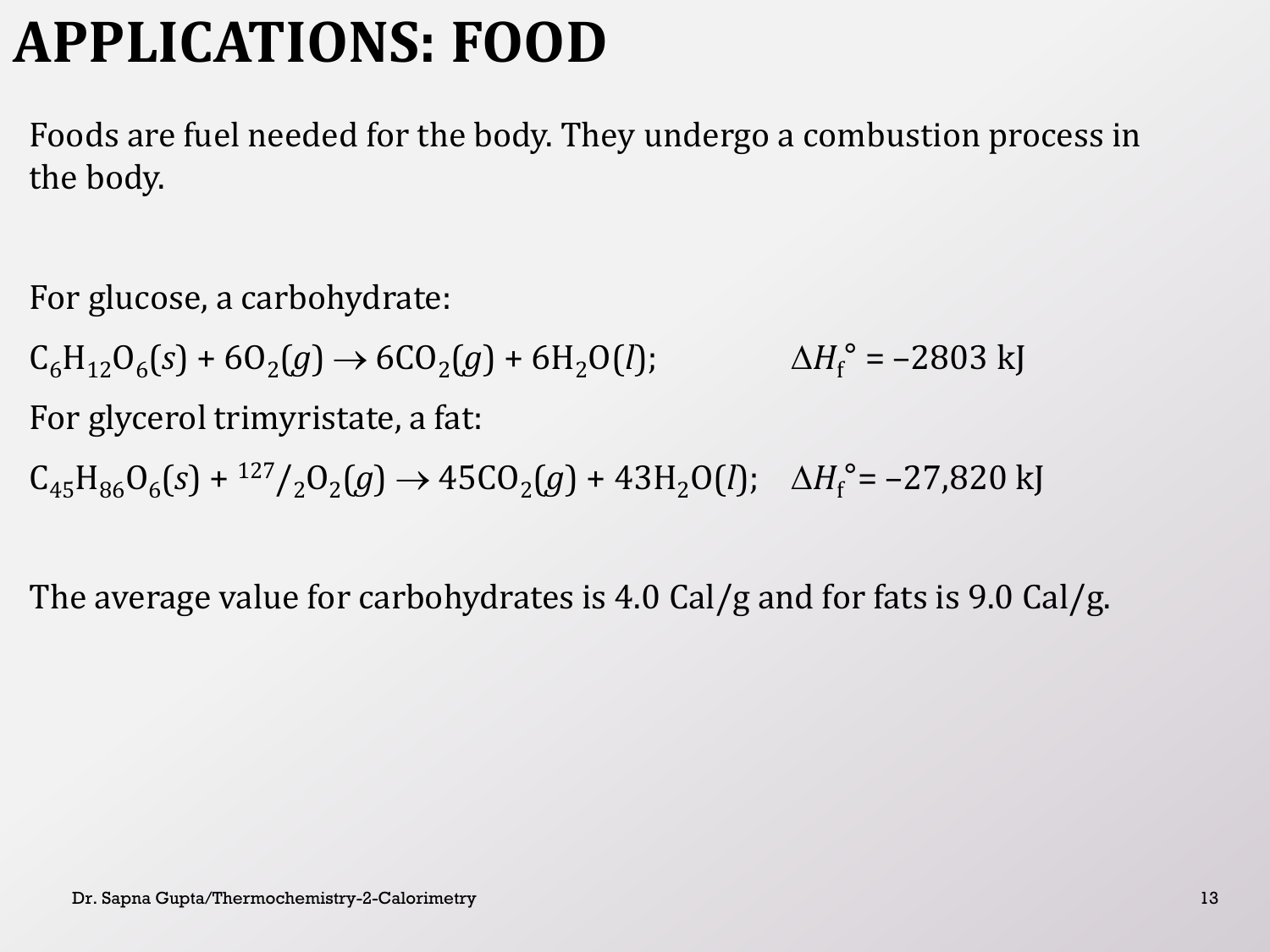# **APPLICATIONS: FUEL**

- Fuels originate from organic substances: plants and animals, that have decayed over millions of years. This provides the coal, petroleum products and natural gas.
- Coal is about 30% of US energy consumption. Variety of coal determines how much carbon is in it: anthracite – 80% carbon; bituminous coal – 45- 65% carbon.
- Natural gas is about 23% of energy. It is a fluid and easy to transport. Pure natural gas is methane,  $CH_4$  with small amounts of ethane, propane and butane.
- Petroleum is a mixture of hydrocarbon compounds.
- Natural gas and petroleum products are in short supply while coal will last longer.
- All these are used for energy sources.